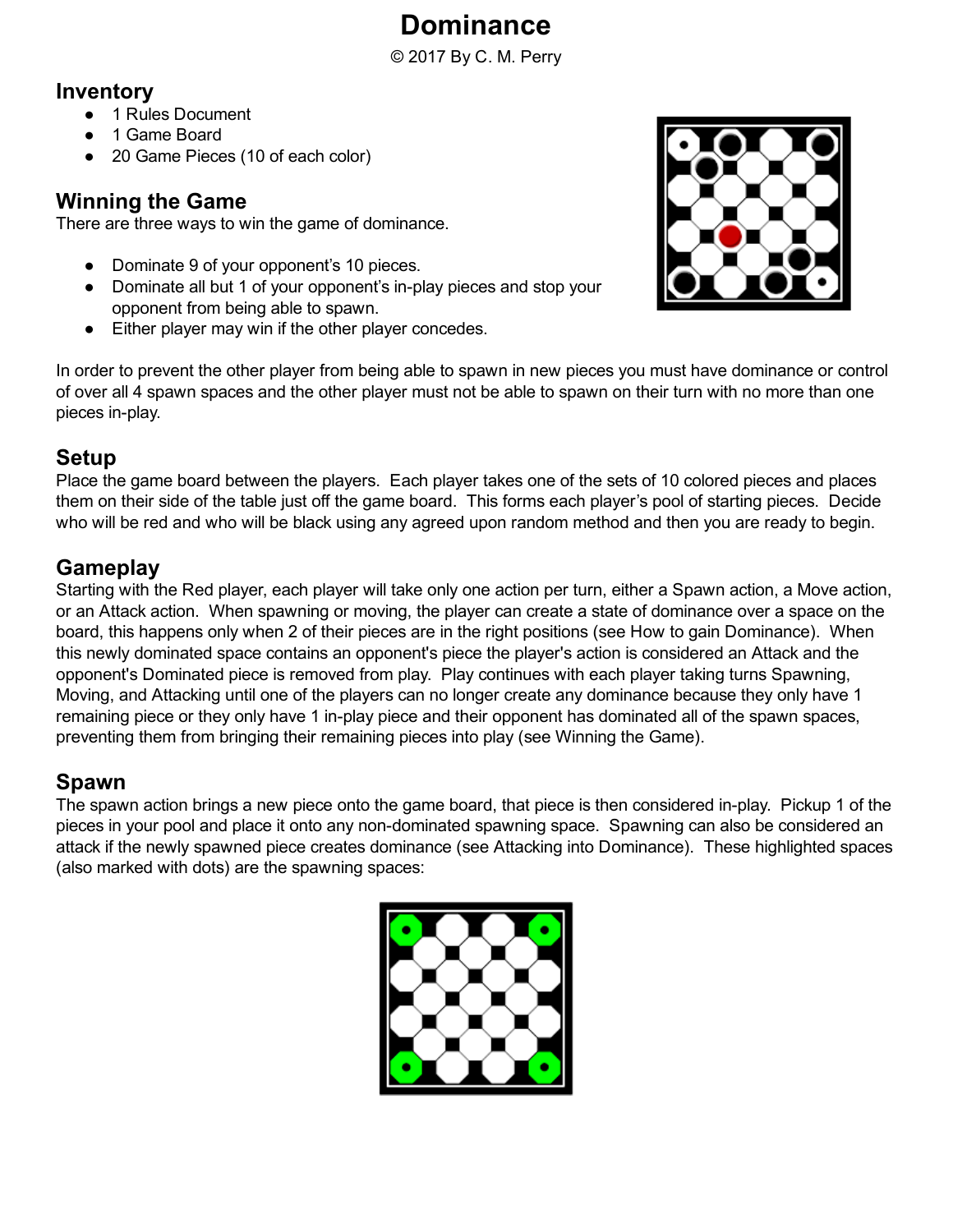This is is an example of using dominance to guard a spawn space. In this case you could only spawn on the 3 highlighted spawning spaces.



#### Move

You may move only 1 of your in-play pieces, to any unoccupied adjacent space any direction. However, you may not move into a space that is already dominated by your opponent's pieces unless your movement is considered an attack (See Attacking into Dominance).



#### How to gain Dominance

Dominance is gained from the specific placement of 2 of your in-play pieces that are both directly adjacent to 1 of your opponent's pieces, when they are either side by side or on opposing sides of the opponent's piece. Dominated pieces are permanently removed from play and are set aside for the remainder of the game. The following graphics will show the only two ways you can gain dominance over an opponent's piece.

Note: Gaining dominance by moving or spawning is known as making an Attack.

The first way is to have your 2 pieces on either side of an opponent's piece. In these cases the red piece is removed and the turn ends.



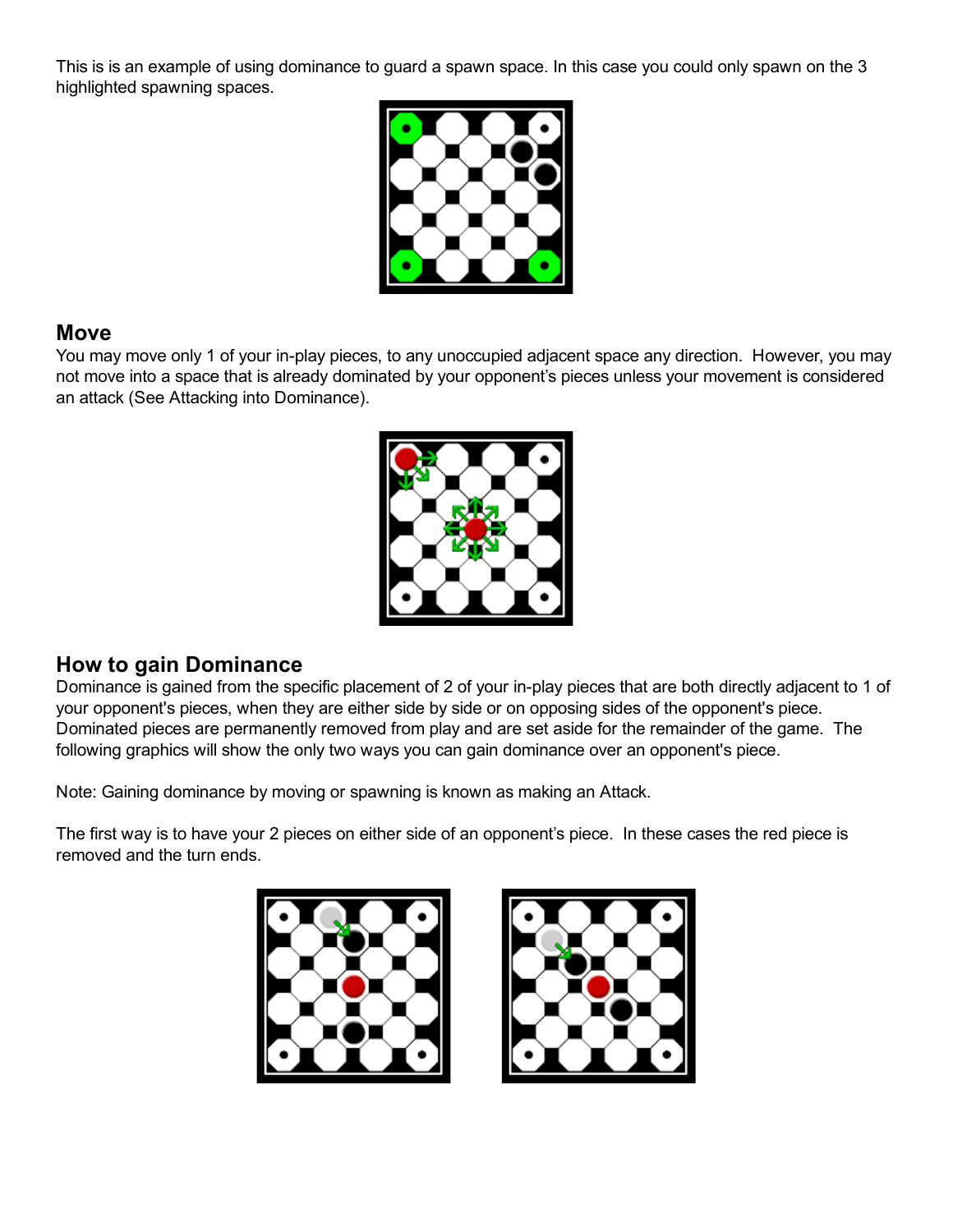The second is to have your 2 pieces directly next to each other and also next to 1 your opponent's pieces. In these cases the red piece is removed and the turn ends.





Just having two of your pieces next to an opponent's piece is not enough they must also be supporting each other as seen above. Here are two moves that do not cause any dominance for comparison. In these cases no pieces are removed and the turn would end.





Here is an example of spaces that are dominated on the board by the current placement of the in-play pieces.



#### Attacking Into Dominance

Attacking is when you spawn or move completes the required positioning to gain dominance over an opponent's piece. Dominated pieces are removed from play starting with the piece being attacked.

You may attack into dominance. This is when you move or spawn into a space that is already dominated by your opponent and at the same time also complete the requirements to dominate 1 of their pieces first. The attacker first removes the piece they gained dominance over before any other dominance is evaluated. Then if the attacking piece is still being dominated by 2 of the opponent's pieces it will also be removed. In this way the attacker always has first removal advantage.